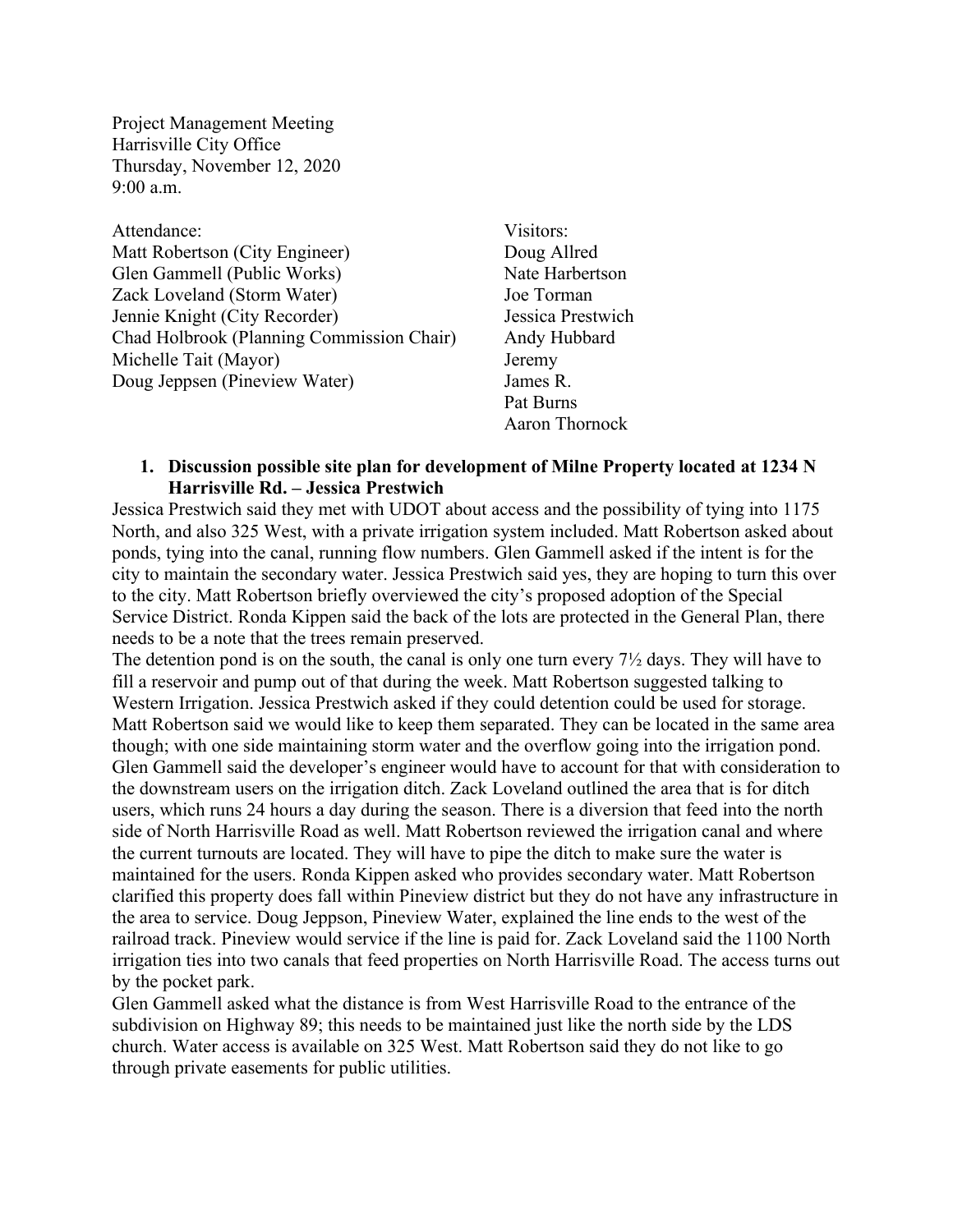Matt Robertson outlined the large issues which include: secondary water system, UDOT approval for access on Highway 89, maintaining a 60 ft. right of way to meet the city standard. Glen Gammell asked for attention to driveway access in cul de sacs to allow for snow stacking. He asked if they have plans for trees in the park strip. Jessica Prestwich asked if this was required. Matt Robertson said no, but they must accommodate the width of the 6 ft. park strip if they have trees.

Matt Robertson suggested working towards preliminary approval with attention to the code for outline of requirements. Application must be made 15 days before planning commission to be on the agenda.

## **2. Discussion possible site plan amendment for LDS Cannery located at 250 W. North Street. – Doug Allred**

Doug Allred from the Dennis Group reviewed the plans to extend an addition to the cannery project in 2015-16. The engineering work was already considered in the original project. Exterior canopy is where they clean green beans; cut and sort. Now they will be adding corn processing; cleaning, delivery, prepped to go into the building. They will be moving equipment from the Murray cannery which will be relocated and repurposed to the existing site plan on North Street. All the paving is done which an existing trench in the middle of the slab to process both waste and storm water. Because of the size and scope of the project, they are not required to do SWPPP, but they are going to because there will be some excavating so they will protect the outlets in the area.

Glen Gammell asked when the trucks come in off of North Street, why they do not use the new road. Doug Allred said they can use this road; he is unsure why they are not. Glen Gammell asked if Central Weber Sewer has contacted them because the road paved over a man hole. Doug Allred said he has talked to both Bona Vista and Central Weber Sewer. The usage will increase by 5% more to additional processing, which was included in the original plan; the calculations from the 2015 plan. Glen Gammell asked if these will be grain trucks and how they will address the "bees wings" coming off the corn. Doug Allred said this is a treated process. Zack Loveland said they are not doing anything with storm water, they do not need to file an NOI with the state; depending on hauling in and out.

Doug Allred reviewed the layout of equipment, the diversity of use when they are working on one side, they will not be working on the other. There is an existing sink and eye wash station that will be utilized. Electrical will run from the existing building, with the electrical panels and power loads being accounted for in the original designs. The fire sprinkler system will be extended. There are no HVAC or plumbing changes.

Glen Gammell asked if there will be a noise level increase. Doug Allred responded, they are anticipating the same amount of traffic, since beans and corn will not be processed at the same time. Matt Robertson explained North Street is owned by Ogden City and the north side road going into the canner is a private road. Doug Allred said he is aware of the issues on North Street and they will change the plans to reflect that. Delivery is the same. They will be demolishing two footings with a saw cutting and excavation, soil will be stock piled on site, and repacked on the new footings. He said the cannery will remain in operation during the construction activities. They anticipate construction beginning the first of the year, they are currently collecting contractor bids.

Jennie Knight will follow up with Doug Allred on whether Planning Commission approval is needed.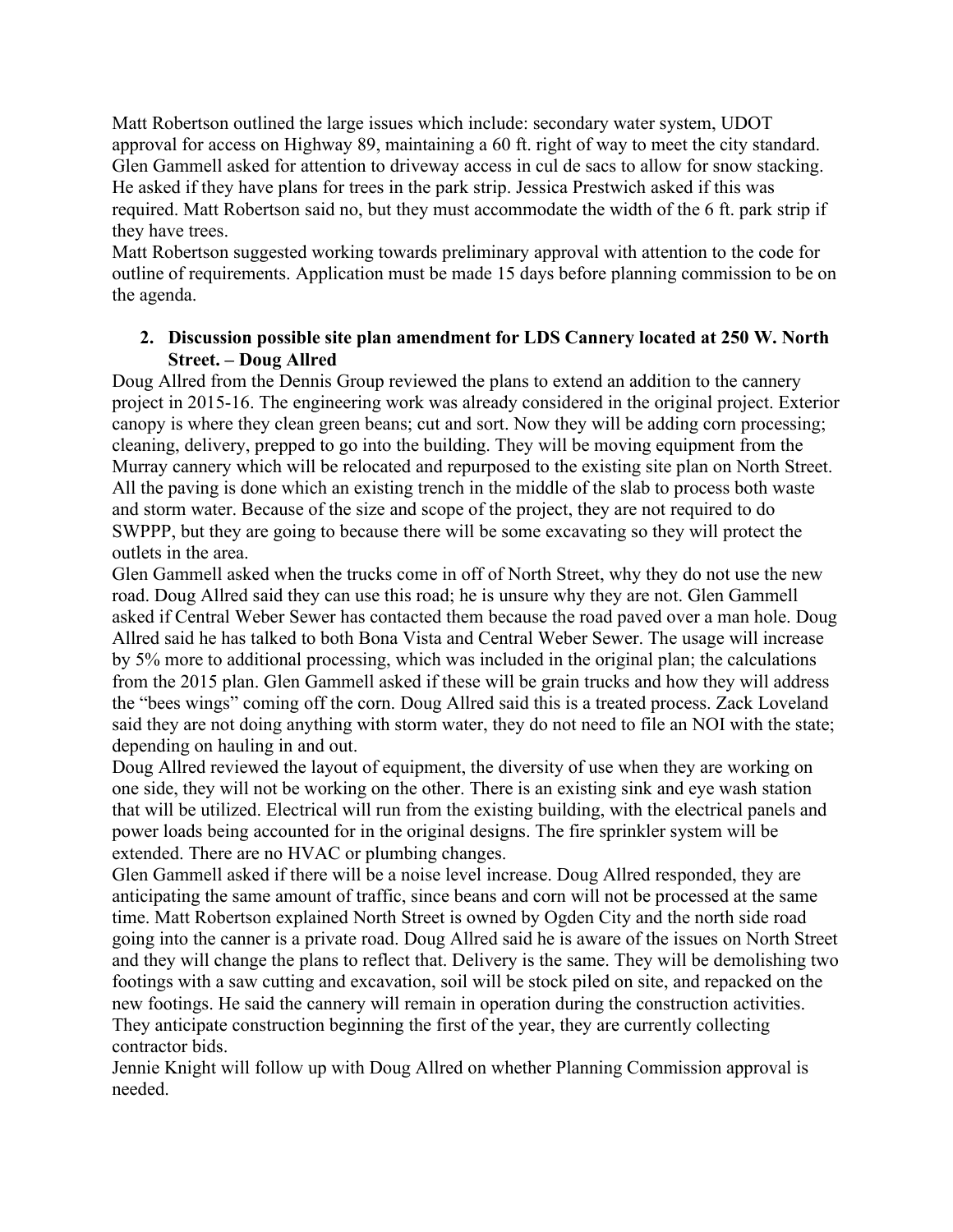## **3. Discussion possible site plan for development located at approximately 1956 N. Highway 89. – Nate Harbertson**

Nate Harbertson and Joe Torman from Lotus Group are proposing a concept site plan for 1956 North Highway 89. Ronda Kippen explained this is the second mixed use development that is being proposed but with six acres will not be held to the same standard as the golf course. The ordinance has been written to allow this as long as they are adjacent to the golf course and the development of the golf course is underway; otherwise, they would not be allowed to make application. If the golf course takes too long through the process, this will not preclude them from starting their development.

Matt Robertson asked if this follows the same process as the golf course. Jennie Knight outlined the Mixed-Use/Infill Commercial code that this proposal falls under.

Joe Torman said they are building a lot of townhomes in Ogden; they build multifamily townhouses that are high quality with focus in the façade. The site design includes a commercial as well. All of the buildings on Highway 89 would be three story, the two-story behind. All have two car garages, no surface packing. Glen Gammell asked if this will be private. Joe Torman responded yes. Matt Robertson asked about visitor parking. Glen Gammell asked about the access on 2000 North, there is concern with this location with left had turns into the complex. He asked if they can move the access farther east, or out onto Highway 89. Matt Robertson suggested they have a conversation with UDOT on the possibility of an access. Chad Holbrook said he liked the walking path and recreation elements. Joe Torman said this is 78 units, the walkway includes canopies as well. Glen Gammell asked if this is owner occupied or rentals. Joe Torman said primarily rentals, they have capital reserves to maintain the façades. Rent is typically \$2,000 per month.

Glen Gammell asked about the storm water. Joe Torman said they are looking at retention. Zack Loveland asked if the north basin could be incorporated. Joe Torman asked if that had been engineered. Matt Robertson said the drainage would have to flow up to that area. Joe Torman said they could look at that. Matt Robertson said that could be used as a green space area or possibly a land swap. Zack Loveland said this is a city basin, not a regional basin, and should be eligible. Nate Harbertson asked about the process. Glen Gammell said they would have to do a land swamp with the city if they are going to maintain that. Matt Robertson said then, move the entire basin down to the south end.

Ronda Kippen said that could be incorporated as part of the MDA to transfer property, as long as this was city owned, and not purchased through grants. Matt Robertson said this was deeded to the city through development. Joe Torman asked how deep this basin is. Zack Loveland explained not very deep. Joe Torman said the preference is to utilize it if possible; logistically they would have to deal with the structurally to build on, it might address the access issue on 2000 North. Matt Robertson said this should be serviced by the city, since it also serves another subdivision. He said underground storage is not an option because of the high-water table. Staff outlined the process for application and the zoning.

## **4. Discussion possible site plan for Warren Hollow Subdivision located at 217 E. Larsen Lane. – Pat Burns**

Matt Robertson said preliminary approval has been granted for Warren Hollow Subdivision. Aaron Thornock now has the Brown Property under contract. Matt Robertson said the secondary water report was received but not update to the plans. The memo must be addressed for